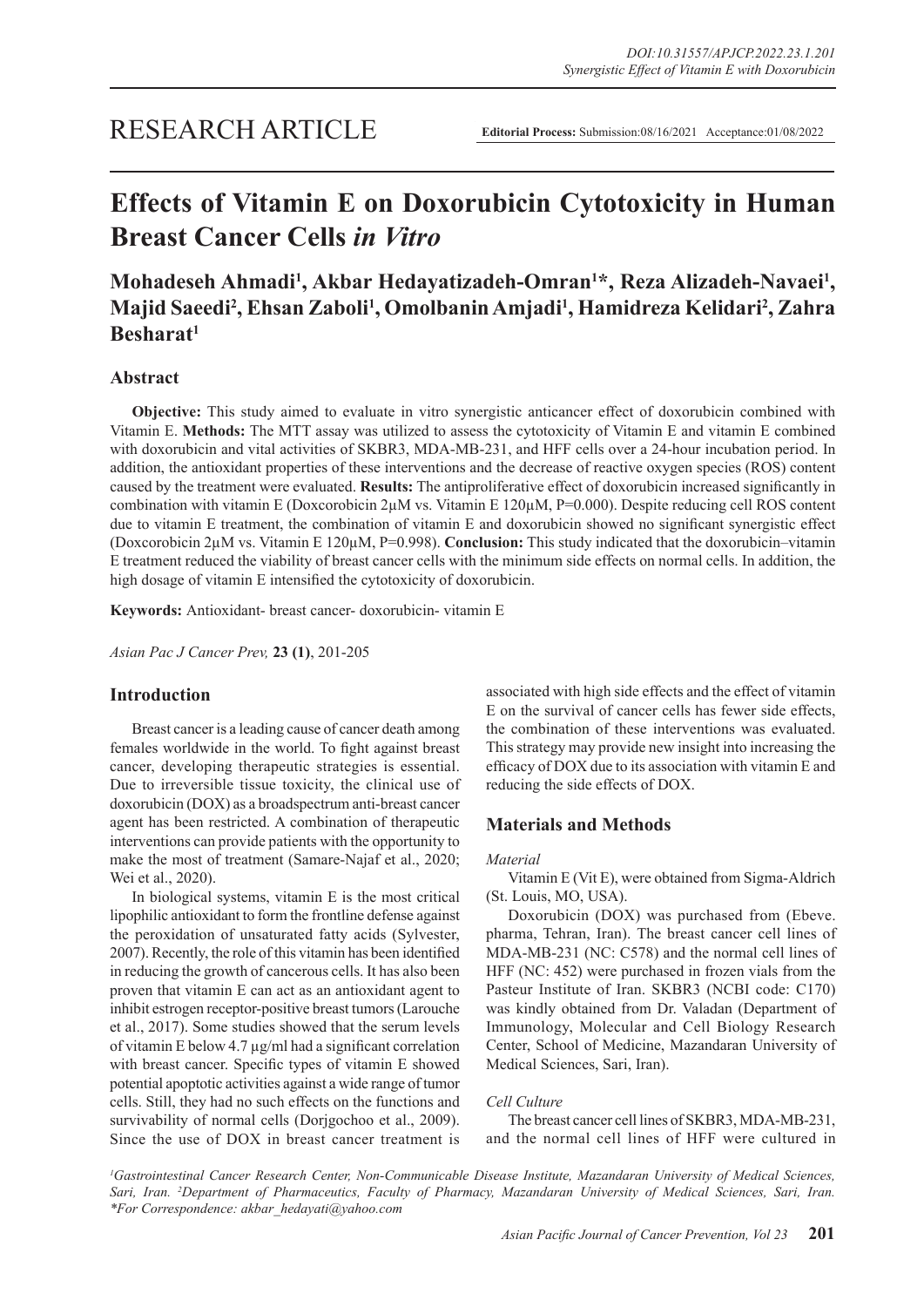#### *Mohadeseh Ahmadi et al*

RPMI-1640 with 10% of the fetal Bovin serum (FBS), 100 U/ml of penicillin, and 100 µg/ml of streptomycin. The cell flask was placed in an incubator at 37ºC, 5%-CO<sub>2</sub> pressure, and 95% humidity. Dosage and time were evaluated to determine the optimal effects of vitamin E. The cells were then treated with  $0-\mu M$ , 30-µM, 60-µM, and 120-µM concentrations of vitamin E, 2-µM and 4-µM concentrations of doxorubicin, and the doxorubicin–vitamin E mixture. They were then analyzed after a 24-hour incubation period. The zero concentration of medicine was considered the control group, and the experiments were triplicated to increase the accuracy of comparison and process efficiency.

#### *Cytotoxic Assay of Vitamin E*

The MTT assay was conducted to analyze the cytotoxicity of synthesized vitamin E on the cell lines of interest. The MTT powder is the water-soluble yellow tetrazolium salt retrieved by the succinate dehydrogenase enzyme of the mitochondria of living cells and then converted into the water-insoluble formazan dyes. In brief,  $15 \times 10^3$  of MDA-MB-231 and SKBR3 cells were cultivated in a 96-well plate. The cells were treated with the designated interventions in the new environment overnight for 24 hours, after which the MTT solution (5 mg/ml in PBS) was added to the plate wells. The plate was then placed in an incubator for 3 hours. The superficial solution was then extracted, and 200 µl of dimethyl sulfoxide (DMSO) was added to each well to tear the cell membrane and let formazans out. The plate was placed on a shaker for 20 minutes. Finally, the specimens were measured with a microplate reader at a wavelength of 540 nm and a frequency of 660.

The results of treating SKBR3, MDA-MB-231, and HFF cells with the designated concentrations of vitamin E, doxorubicin, and a combination of these interventions were plotted on diagrams for 24 hours. The  $IC_{50}$  of the medicine (i.e., a concentration that inhibits 50% of cell growth) was calculated for cancer cell lines in a web-based application developed by AAT Bioquest Inc.

#### *Intracellular reaction oxygen species scavenging activity*

The cellular reactive oxygen species (ROS) content was measured through a ROS-sensitive fluorescence indicator called DCFH-DA (Abcam, US. Cat No.: AB113851). Their scavenging activities were evaluated through vitamin E, doxorubicin, and a combination of these two interventions. For this purpose,  $15 \times 10^3$  of MDA-MB-231 cells were cultivated in each well of a 96-well plate. After 24 hours, they were then incubated in the presence of 60-µM and 120-µM concentrations of vitamin E, 2-µM and 4-µM concentrations of doxorubicin, and a combination of these interventions without changing the culture environment for 20 hours at 37º C with 5% of CO2. After the wells were washed with a buffer, the cells were incubated with DCFH-DA  $(25 \mu M)$  for 45 minutes in a medium free of any red phenol at 37ºC. The fluorescent intensity was measured by a microplate reader (Bio Tech-USA) at 485/535 wavelengths.

#### *Statistical Analysis*

Data analysis was performed in SPSS 21. After the normality of variable distribution was checked, ANOVA was employed to evaluate the mean of cellular antioxidant proliferation. The significance level was considered P<0.05, whereas  $IC_{50}$  was calculated for different cell lines in a web-based application developed by AAT Bioquest Inc.

# **Results**

#### *Results of Analyzing Cytotoxicity of Vitamin E*

The measured cytotoxicity was analyzed in MDA-MB-231, SKBR3, and HFF cells based on the vitamin E treatment with different doses. Generally, there were significant differences in cytotoxicity rates caused by different treatments of Vitamin E in cancerous cells (p=0.000), whereas no significant difference was observed in the normal HFF cells (p=0.658) (Figure 1). On the other hand, there were significant differences



Figure 1. Comparing SKBR3, MDA-MA-231, and HFF in Survivability in the Presence of Vitamin E and Doxorubicin Over 24 hours. Data are presented as mean ± standard deviation. All data are depicted as a percentage with respect to the control.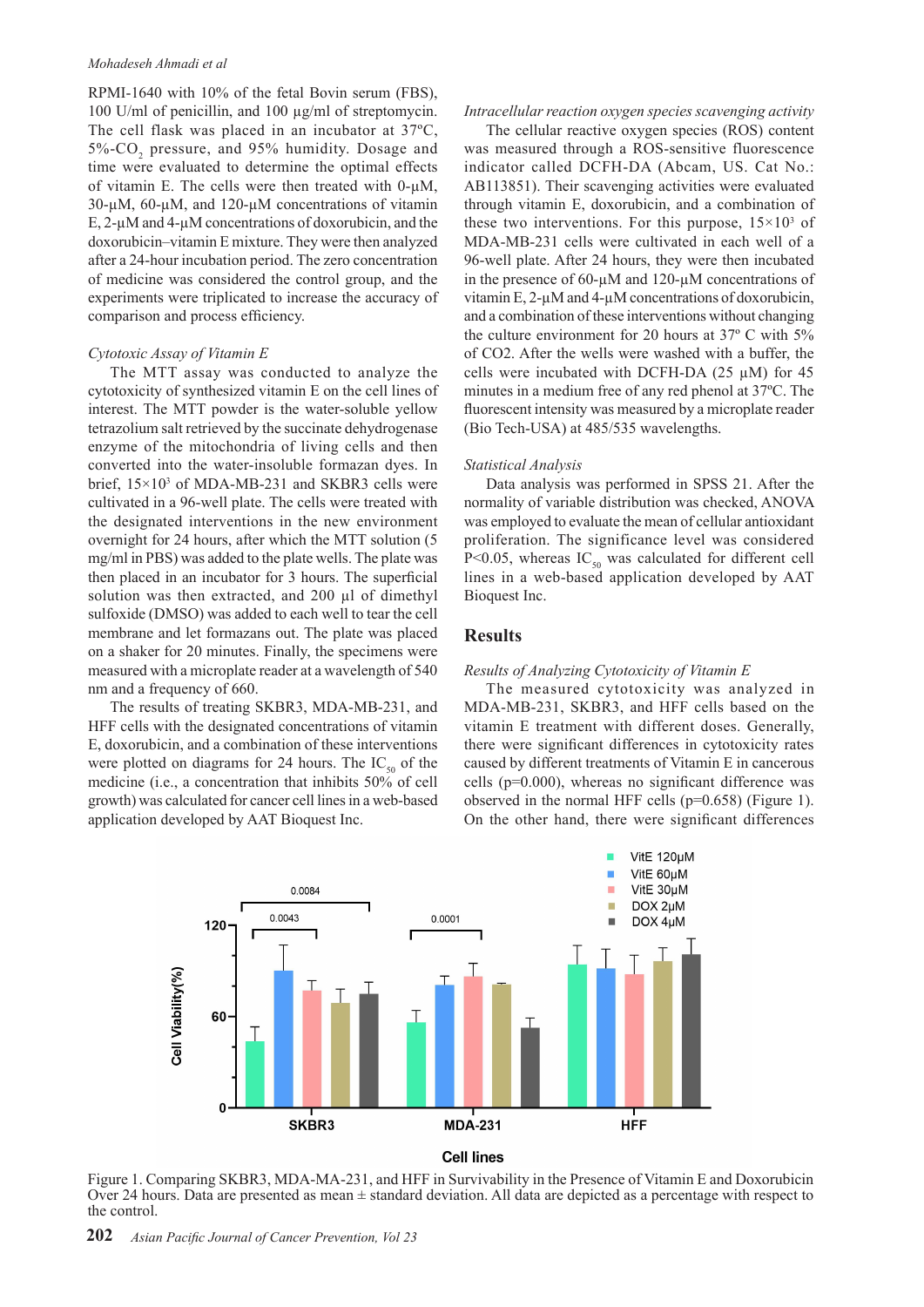

Figure 2. Comparing SKBR3, MDA-MA-231, and HFF in Survivability in the Presence of Doxorubicin and the Combination of Vitamin E and Doxorubicin Over 24 Hours. Data are presented as mean ± standard deviation. All data are depicted as a percentage with respect to the control.

between SKBR3, MDA-231, and HFF (p=0.0001) in terms of toxicity after treatments with vitamin E (120  $\mu$ M), doxorubicin (4  $\mu$ M), and the combination of these interventions (Vit E  $120 + DOS4$ ). These results show the considerable cytotoxicity of the combination of interventions on cancerous cells with lower toxic effects on normal cells. There was no significant difference between the cytotoxicity induced with vitamin  $E(120 \mu M)$ and doxorubicin (4  $\mu$ M) in MDA-231 cells (p=0.823). In contrast, the combination of these interventions indicated significant cytotoxicity compared with doxorubicin per se (p=0.0236). According to Figure 2, vitamin E had significant effects on the efficiency of doxorubicin in the combination of interventions (Vit E  $120 + DOX$  2,  $p=0.000$ ) (Vit E 120 + DOX 4,  $p=0.002$ ). In other words, the cytotoxicity of Vit  $E + DOX$  was significantly higher than that of only doxorubicin on MDA-MA-231 cells

(p=0.000) (Figure 2). The  $IC_{50}$  values of vitamin E on SKBR3 and MDA-231 cell lines in 24 hours were 119 µM and 151 µ, respectively.

#### *Antioxidant Activity of Vitamin E*

The intracellular ROS was measured to determine the antioxidant effects of vitamin E per se and in combination with doxorubicin. The ROS generation decreased in the 24-hour treatment of MDA-MA-231 cells with vitamin E (120  $\mu$ M), doxorubicin (4  $\mu$ M), and the combination of these interventions (Vit E  $120 +$  DOX 4) (Figure-4). The reduction of peroxide ions was identified through the evidence for the attraction of ROS-sensitive fluorescence indicators called DCFDH. In addition, the cells treated with vitamin E (120  $\mu$ M) had significantly lower fluorescence than the untreated cells (p=0.019). Despite reducing ROS content in the combination group (Vit E



Figure 3. Measuring the Antioxidant Activity of Vitamin E in the Presence of Oxidative Stress in MDA-MA-231 through DFCH-DA Fluorescence.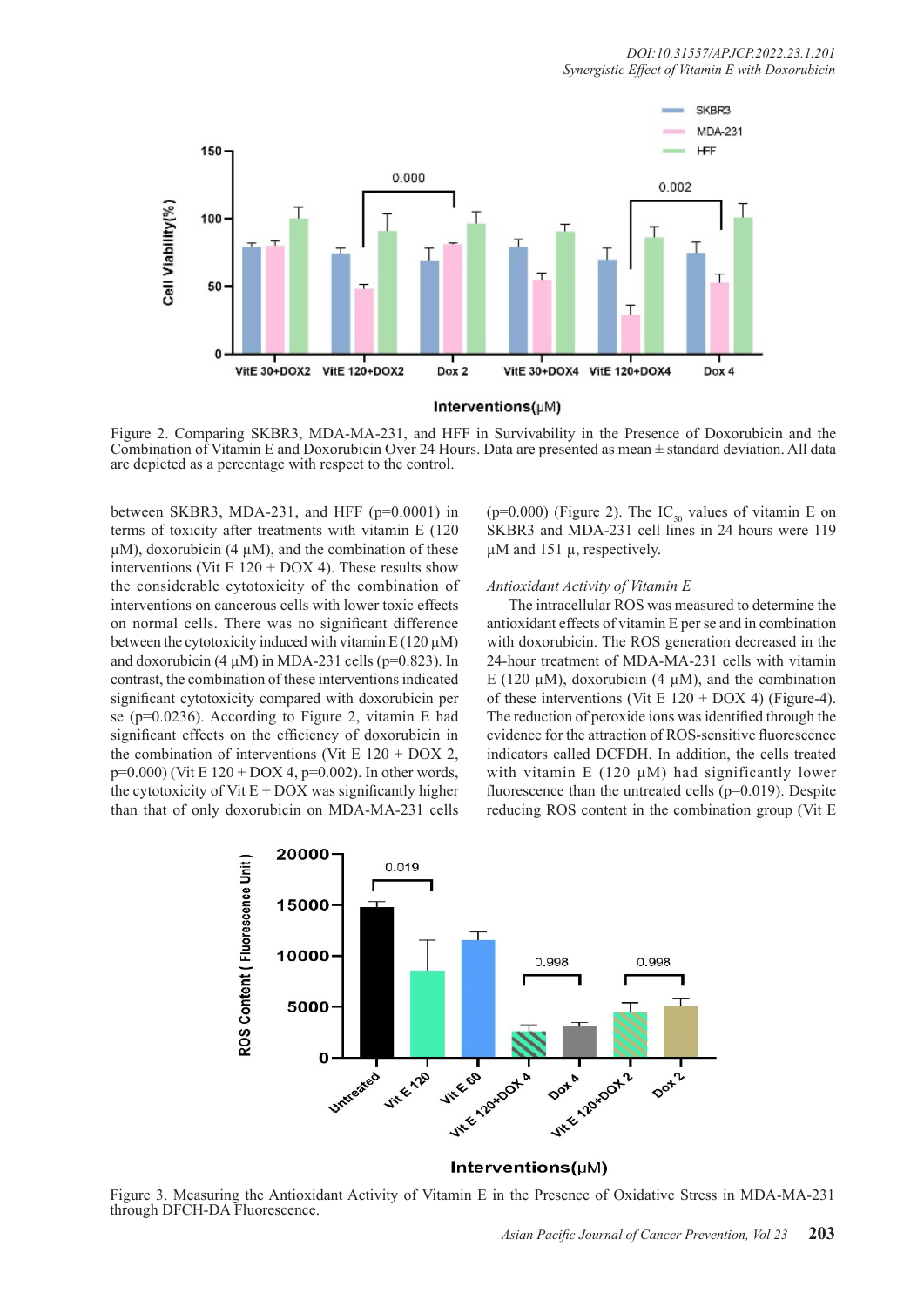$120 + DOX$  4; Vit E  $120 + DOX$  2) as opposed to DOX 4 and DOX 2, the difference was not significant (p=0.998).

# **Discussion**

The effective treatment of breast cancer requires maximum therapeutic effectiveness with minimum inappropriate effects. A combination of therapeutic interventions can provide patients with the opportunity to make the most of therapy. This approach can guarantee a good quality of life for patients and reduce or stop relapse and decrease therapeutic resistance or cytotoxicity effects of selective treatments (Fisusi and Akala, 2019). This is the first study to analyze the effectiveness of a combination of vitamin E and doxorubicin against the proliferation of breast cancer cells. In this study, the cell culture model was selected to experiment with the laboratory effects of different doses of vitamin E with doxorubicin (Vit E + DOX) on the proliferation of MDA-MB-231 SKBR3 and HFF, and antioxidant effect in a controlled empirical environment. Vitamin E is an antioxidant nutrient having a wide range of dosages for clinical purposes. Generally, 5–80-µM vitamin E is used for the mixed clinical treatments of different diseases (Wei et al., 2019). In this study, the maximum dose was more than this range. According to Figure 1, a 120-µM amount of vitamin E caused higher cytotoxicity than an 80-µM dose in cancerous cells; however, it caused lower cytotoxicity effects on normal cell lines which simultaneous examination of normal and cancer cells has been one of the strengths of the above study . Ongoing proliferation is the prominent characteristic of cancerous cells, whereas the MTT assay is the most common method of cellular proliferation. In this study, the antiproliferative effect of doxorubicin increased significantly in combination with a 120-µM dose of vitamin E. Yiang et al. reported the reduced survivability of renal fibroblast cells (NRK-49F) as a dosage-dependent reaction caused by vitamin E (Yiang et al., 2016). This finding is consistent with the results of this study. According to Yiang et al., a derivative of vitamin E (α-Tocopherol) increased the antiproliferative effects of gefitinib in cells.

Moreover, the results of previous studies (Wei et al., 2019) showed that treatment with α-Tocopherol (a derivative of vitamin E) with methotrexate had synergistic antiproliferative effects and decreased the proliferation of MDA-MB-231. Furthermore, combining vitamin E with statins had synergistic antiproliferative and proapoptotic effects on various cancerous cells, including the intestine and breast (Jiang, 2019). Accordingly, vitamin E is an effective antiproliferative agent for cancerous cells in laboratory conditions. The results of this study are consistent with the reported findings. However, Peralta and Uchihara showed that α-Tocopherol might decrease some chemotherapy medicines such as tamoxifen and crizotinib (Peralta et al., 2006; Uchihara et al., 2017). As the side product of metabolism, ROS plays a crucial role in maintaining hemostasis. In addition to the enzymes produced by cells to reduce the ROS-caused loss, a few small molecules such as vitamin E can act as cellular

antioxidants to inhibit tumor growth. Previous studies showed that vitamin E had antioxidant functions in chemotherapy and reduced the side effects of chemical agents (Peh et al., 2016; Yüncü et al., 2015). In this study, the antioxidant effect of vitamin E per se was greater than that of doxorubicin; however, no synergistic effects were observed in the combination of vitamin E and doxorubicin. Zal et al., (2018) confirmed the protective role of vitamin E in combination with folate. According to Zal et al., (2018), endometrial cells receiving oxidative stress from the treatment with vitamin E experienced longer survivability than untreated cells. In addition, Diao confirmed that vitamin E would reduce ROS generation in the tumor tissue and MCF7 cells but improve tumor growth (Diao et al., 2016). Finally, this study indicated that mixed treatment with doxorubicin and vitamin E reduced the survivability of breast cancer cells with the minimum side effects on normal cells. In addition, high doses of vitamin E increased the cytotoxicity effects of doxorubicin.

# **Author Contribution Statement**

Conceptualization, M.A., A.H.O., and R.A.N.; methodology, M.A., A.H.O., O.A, and R.A.N; software, M.A., Z.B. and R.A.N.; validation, M.S. and H.K.; formal analysis, M.A.; investigation, R.A.N., A.H.O. and E.Z; writing—original draft preparation: M.A.; writing—review and editing, A.H.O., R.A.N. and M.S.; visualization, M.A, project administration, A.H.O. All authors have read and agreed to the published version of the manuscript.

# **Acknowledgements**

Authors would like to thank the staff of the Noncommunicable disease institute. This study is a part of thesis in the fulfillment of the requirements for the degree of Doctor of Medicine.

## *Funding statement*

This research was received support from deputy of research and technology of Mazandaran University of Medical Science (grant No.6851).

## *Ethical approval*

This study was approved by the Research Ethics Committees of Mazandaran University of Medical Sciences (IR.MAZUMS.IMAMHOSPITAL.REC.1398.155).

## *Availability of data*

The datasets used and/or analyzed during the current study are available from the corresponding author on reasonable request.

*Declaration of conflict of interest*

All the authors declare no conflict of interest.

# **References**

Diao Q, Zhang J, Zhao T, et al (2016). Vitamin E promotes breast